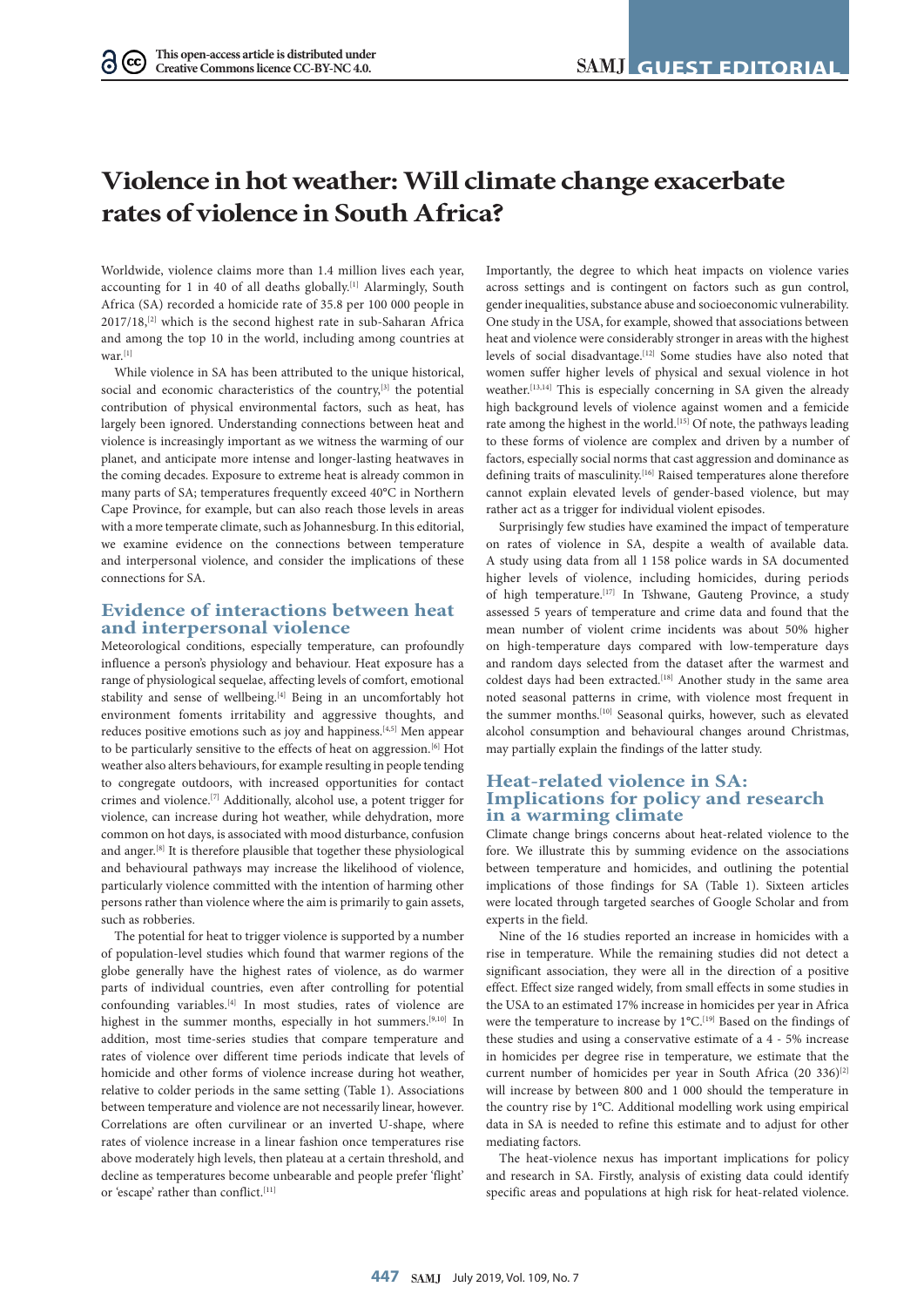| Tuble 1, Associations between temperature and homieral rates in To statics<br>Study results (changes in homicide rates |                        |                                                    |                                                                                                                                                                                                                                                                                                                                                                                                             |                                   |
|------------------------------------------------------------------------------------------------------------------------|------------------------|----------------------------------------------------|-------------------------------------------------------------------------------------------------------------------------------------------------------------------------------------------------------------------------------------------------------------------------------------------------------------------------------------------------------------------------------------------------------------|-----------------------------------|
| Author, date                                                                                                           | Years of study         | <b>Study population</b>                            | with temperature)                                                                                                                                                                                                                                                                                                                                                                                           | Direction of effect               |
| Harp and Karnauskas,<br>$2018^{[25]}$                                                                                  | 1979 - 2016            | USA, 49 states                                     | In 60 comparisons (5 regions of the country, each over<br>12 months), 6 had a significant positive effect, and a<br>further 44 were NS, but in a positive direction                                                                                                                                                                                                                                         | NS, but in direction<br>of effect |
| Blakeslee and<br>Fishman, 2018 <sup>[26]</sup>                                                                         | 1971 - 2000            | India, whole country                               | Percent change per 100 000 people with a temperature<br>1 SD above the long-run mean: 1990 - 2000 3.6%<br>$(p<0.05)$ , 1980 - 1990 - 0.2% (NS), 1970 - 1980 4%<br>(NS). Pre-monsoon 0.1% (NS), monsoon 2.1% (NS),<br>post-monsoon 0.1% (NS)                                                                                                                                                                 | NS, but in direction<br>of effect |
| Bruederle et al.,<br>2017[17]                                                                                          | $2001 - 2012$          | SA, whole country                                  | Coefficient = $0.015$ ( $p<0.01$ ), based on 418 327<br>murders in all 1 158 police wards                                                                                                                                                                                                                                                                                                                   | $^+$                              |
| Hu et al., 2017 <sup>[27]</sup>                                                                                        | $2009 - 2014$          | China, Tanshan                                     | Regression analysis $R^2$ =0.10 (p<0.05)                                                                                                                                                                                                                                                                                                                                                                    | $^{+}$                            |
| Mapou et al., 2017 <sup>[28]</sup>                                                                                     | $2009 - 2013$          | USA, Chicago,<br>Houston,<br>Philadelphia, Seattle | Homicide rates 85% higher in 75th temperature<br>percentile than in 25th (95% CI -53 - 731; $p=0.38$ )                                                                                                                                                                                                                                                                                                      | NS, but in direction<br>of effect |
| Michel et al., 2016 <sup>[29]</sup>                                                                                    | $2007 - 2013$          | USA, Maryland,<br>Baltimore                        | Correlation coefficient $r=0.071$ per day ( $p=0.002$ ).<br>Incident rate ratio per day for a 1°C increase,<br>controlling for other weather variables $= 1.01$ (95%<br>CI 0.997 - 1.02; $p=0.12$ )                                                                                                                                                                                                         | NS, but in direction<br>of effect |
| Mares and Moffett,<br>$2016^{[19]}$                                                                                    | 1995 - 2012            | 57 countries across<br>the world                   | Increase in homicides per 1°C increase a year: globally +<br>5.9% (p<0.05), Africa 17.9% (p<0.05), North America,<br>Australia, New Zealand 2.8% (p<0.05), Asia 1.8% (NS),<br>Europe 1.8% (NS), former USSR -0.3% (NS), Latin<br>America 4.4% (NS)                                                                                                                                                          |                                   |
| Mares, 2013 <sup>[30]</sup>                                                                                            | 1990 - 2009            | USA, St Louis                                      | 0.73% (NS) increase in homicides per 1°F per year.<br>Annual homicides (18 906) would rise by 138/year                                                                                                                                                                                                                                                                                                      | NS, but in direction<br>of effect |
| Ranson, 2012 <sup>[31]</sup>                                                                                           | 1960 - 2009            | USA, 49 states                                     | Compared with temperatures of 60 - 69°F, homicides<br>per day increased by 0.001 at 80 - 89°F ( $p$ <0.05) and<br>by 0.002 per day at 90 - 99°F ( $p$ <0.05). No change at a<br>temperature at $\geq$ 100°F. An inverted U with inflection<br>at 100°F. Between 2010 and 2099, climate change<br>may cause an additional 23 855 - 29 894 homicides<br>(estimates from two climate models), a 3.1% increase. | $^+$                              |
| Gamble and Hess,<br>$2012^{[32]}$                                                                                      | 1993 - 1999            | USA, Texas, Dallas                                 | Mean daily rate for homicide 0.06 per 100 000; 0.00059 +<br>( $p$ <0.01) increase per day for every 1°F increase in<br>mean temperature. Inverted U-shape with inflection<br>point at 90°F                                                                                                                                                                                                                  |                                   |
| McDowall et al.,<br>$2012^{[33]}$                                                                                      | 1977 - 2000            | USA, 88 cities                                     | Coefficient = $0.017$ (NS)                                                                                                                                                                                                                                                                                                                                                                                  | NS, but in direction<br>of effect |
| Anderson and DeLisi,<br>$2011^{[34]}$                                                                                  | 1950 - 2008            | USA, whole country                                 | 4.19 additional serious and deadly assaults per 100 000 +<br>people for a 1°F increase in average annual temperature<br>$(p<0.05)$ . 12 780 additional serious deadly assaults per<br>year                                                                                                                                                                                                                  |                                   |
| Simister J and<br>van de Vliert, 2005 <sup>[35]</sup>                                                                  | 1977 - 2001            | Pakistan, whole<br>country                         | Regression coefficient = $0.0085$ ( $p<0.01$ ).<br>Approximately linear correlation, no decline at higher<br>temperatures                                                                                                                                                                                                                                                                                   | $\begin{array}{c} + \end{array}$  |
| Ceccato, $2005^{[9]}$                                                                                                  | Jul 2001 - Jun<br>2002 | Brazil, São Paulo                                  | Ordinary least-squares regression coefficient $= 0.16$<br>$(p<0.05)$ . Homicides tended to be highest on hot<br>evenings during warm weekends                                                                                                                                                                                                                                                               | $^+$                              |
| Rotton and Cohn,<br>2003[36]                                                                                           | 1960 - 1998            | USA, whole country                                 | Many homicides at low and at high temperatures<br>(homicides at low temperatures driven by high rates of<br>homicide in Alaska). Homicides regression coefficient<br>$= 0.02$ (NS). U-shaped with a minimum at 50.6°F                                                                                                                                                                                       | NS, but in direction<br>of effect |
| Anderson et al.,<br>1997[14]                                                                                           | 1950 - 1995            | USA, whole country                                 | Regression coefficient = 0.46 ( $p$ <0.05). Annual increase +<br>in homicides and serious assaults = $3.68/100000$<br>people for a 1°F increase ( $p$ <0.05). Linear, no threshold<br>effect noted                                                                                                                                                                                                          |                                   |

## **Table 1. Associations between temperature and homicide rates in 16 studies**

 $\mathrm{NS}$  = not significant;  $\mathrm{SD}$  = standard deviation;  $\mathrm{CI}$  = confidence interval;  $\mathrm{SA}$  = South Africa.